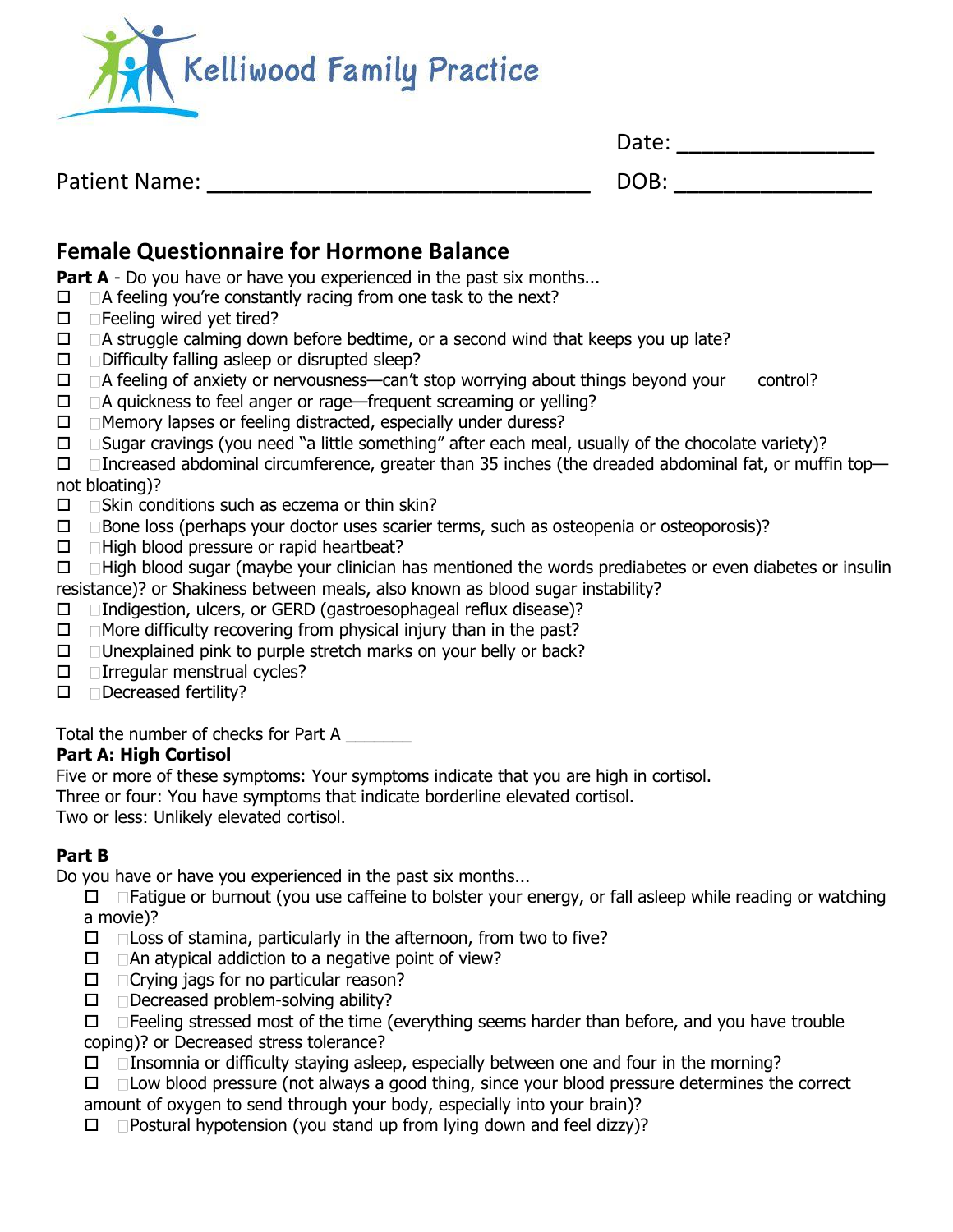$\Box$   $\Box$  Difficulty fighting infection (you catch every virus you meet, particularly respiratory)? Difficulty recovering from illness or surgery or healing wounds?

□ □ Asthma? Bronchitis? Chronic cough? Allergies?

- $\square$   $\square$  Low or unstable blood sugar?
- $\square$   $\square$  Salt cravings?
- $\square$  Excess sweating?
- $\Box$   $\Box$  Nausea, vomiting, or diarrhea? Or loose stool alternating with constipation?
- $\Box$  Muscle weakness, especially around the knee? Muscle or joint pain?
- $\Box$  Hemorrhoids or varicose veins?
- $\Box$   $\Box$  Your blood seems to pool easily, or your skin bruises easily?

 $\Box$   $\Box$  A thyroid problem that's been treated, you feel better, and suddenly you feel palpitations or have rapid or irregular heartbeats (a sign of a low cortisol/low thyroid combo)?

Total the number of checks for Part B\_\_\_\_\_\_\_\_\_

## **Part B: Low Cortisol**

Five or more symptoms: Your symptoms indicate you are likely low in cortisol.

Fewer than five symptoms: We may still consider checking your cortisol level. We look for gradations in adrenal problems, which is what low cortisol is.

#### **Part C**

Do you have or have you experienced in the past six months...

- □ **Agitation or PMS?**
- $\Box$  Cyclical headaches (particularly menstrual or hormonal migraines)?
- $\Box$  Painful and/or swollen breasts?
- $\Box$  Irregular menstrual cycles, or cycles becoming more frequent as you age?
- $\Box$   $\Box$  Heavy or painful periods (heavy: going through a maxipad or tampon every two hours or less;
- painful: you can't function without ibuprofen)?

 $\Box$   $\Box$  Bloating, particularly in the ankles and belly, and/or fluid retention (in other words, you gain 3 to 5 pounds or more before your period)?

- $\Box$   $\Box$  Ovarian cysts, breast cysts, or endometrial cysts (polyps)?
- $\Box$  Easily disrupted sleep?
- $\Box$  Itchy or restless legs, especially at night?
- $\Box$  Increased clumsiness or poor coordination?

 $\Box$   $\Box$  Infertility or subfertility (you've been trying hard to conceive but haven't hit the official twelve-month mark of no conception—six months if you're thirty-five or older)?

 $\Box$  Miscarriage in the first trimester?

Total the number of checks for Part C \_\_\_\_\_\_\_\_

## **Part C: Low Progesterone and Progesterone Resistance**

Five or more of these symptoms: Your symptoms indicate low progesterone.

Three or four: Your symptoms may suggest low progesterone.

## **Part D**

Do you have or have you experienced in the past six months...

- $\Box$  Bloating, puffiness, or water retention?
- □ **△Abnormal Pap smears?**
- $\Box$   $\Box$  Heavy bleeding or postmenopausal bleeding?
- $\Box$  Rapid weight gain, particularly in the hips and butt?
- $\Box$  Increased bra-cup size or breast tenderness?
- $\square$  Fibroids?
- $\Box$   $\Box$  Endometriosis, or painful periods? (Endometriosis is when pieces of the uterine lining grow outside of
- the uterine cavity, such as on the ovaries or bowel, and cause painful periods.)
- $\Box$  Mood swings, PMS, depression, or just irritability?
- $\Box$   $\Box$  Weepiness, sometimes over the most ridiculous things?
- □ Mini breakdowns? Anxiety?
- $\Box$  Migraines or other headaches?
- Insomnia?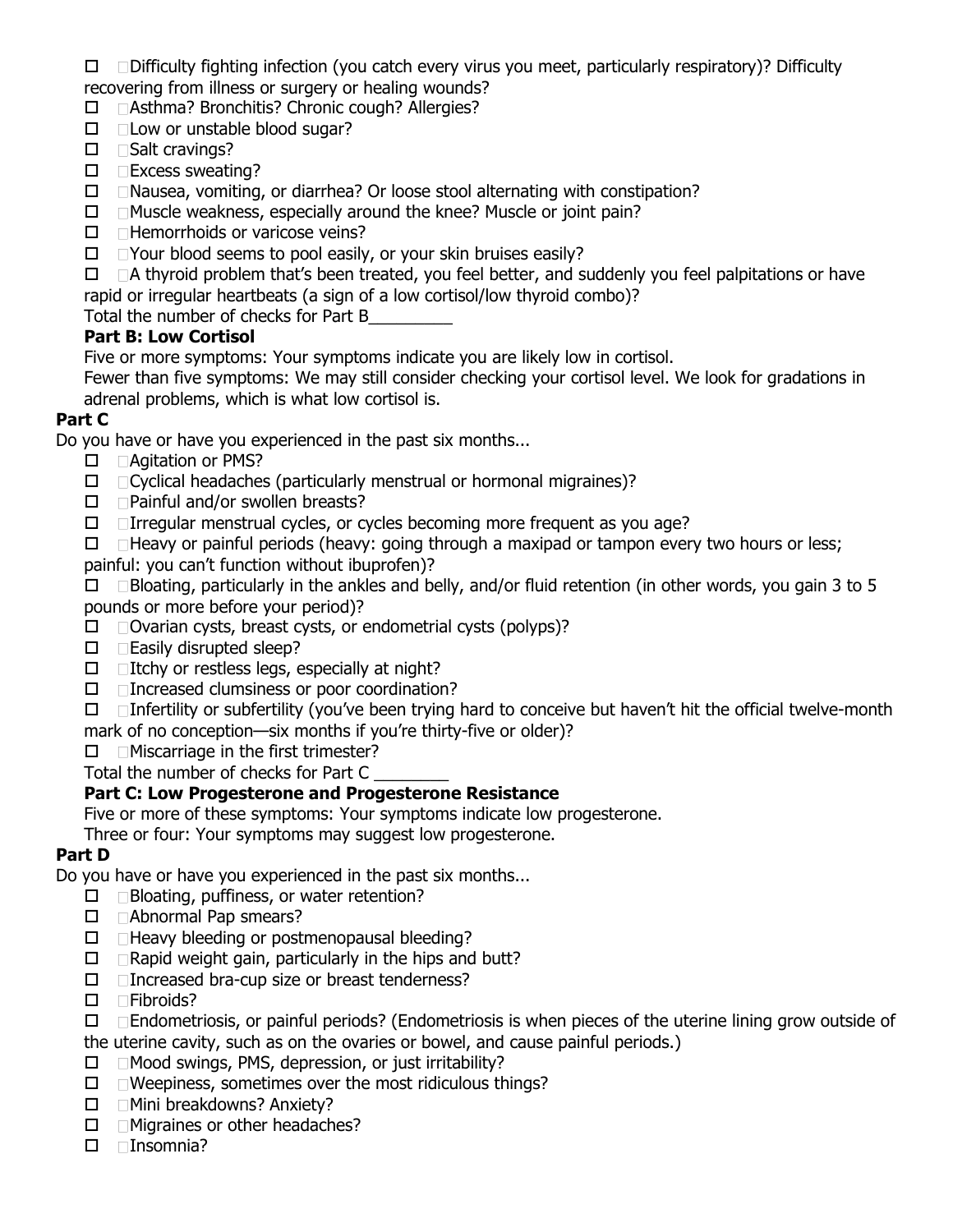- $\square$  Brain fog?
- $\Box$   $\Box$  A red flush on your face (or a diagnosis of rosacea)?
- $\Box$  Gallbladder problems (or removal)?

Total checks for Part D\_\_\_\_\_\_

#### **Part D: Excess Estrogen**.

Five or more of these symptoms: Your symptoms indicate you are high in estrogen. Estrogen dominance affects 80 percent of women over thirty-five.

Three or more symptoms: Your symptoms indicate moderately high estrogen.

#### **Part E**

Do you have or have you experienced in the past six months...

 $\Box$   $\Box$  Poor memory (you walk into a room to do something, then wonder what it was, or draw a blank midsentence)?

 $\Box$   $\Box$  Emotional fragility, especially compared with how you felt ten years ago?

 $\Box$   $\Box$  Depression, perhaps with anxiety or lethargy (or, more commonly, dysthymia: low-grade depression that lasts more than two weeks)?

- $\Box$  Wrinkles (your favorite skin cream no longer works miracles)?
- $\Box$  Night sweats or hot flashes?
- $\Box$   $\Box$  Trouble sleeping, waking up in the middle of the night?
- $\Box$   $\Box$  A leaky or overactive bladder?
- $\Box$   $\Box$  Bladder infections?
- Droopy breasts, or breasts lessening in volume?
- $\Box$   $\Box$  Sun damage more obvious, even glaring, on your chest, face, and shoulders?
- $\Box$   $\Box$  Achy joints (you feel positively geriatric at times)?
- $\Box$  Recent injuries, particularly to wrists, shoulders, lower back, or knees?
- $\square$   $\square$  Loss of interest in exercise?
- $\Box$  Bone loss?

 $\Box$   $\Box$  Vaginal dryness, irritation, or loss of feeling (as if there were layers of blankets between you and the now-elusive orgasm)?

 $\Box$   $\Box$  Low libido (it's been dwindling for a while, and now you realize it's half or less than what it used to be)?

 $\square$   $\square$  Painful sex?

Total the checks for Part E

#### **Part E: Low Estrogen**

Five or more of these symptoms: Your symptoms indicate you are low in estrogen.

Three or more: Your symptoms indicate you are borderline low in estrogen.

#### **Part F**

Do you have or have you experienced in the past six months...

- $\Box$  Excess hair on your face, chest, or arms?
- □ **Acne?**
- $\Box$  Greasy skin and/or hair?

 $\Box$   $\Box$  Thinning head hair (which makes you question the justice of it all if you're also experiencing excess hair growth elsewhere)?

 $\Box$   $\Box$  Discoloration of your armpits (darker and thicker than your normal skin)?

 $\Box$   $\Box$  Skin tags, especially on your neck and upper torso? (Skin tags are small, flesh-colored growths on the skin surface, usually a few millimeters in size, and smooth. They are usually noncancerous and develop from friction, such as around bra straps. They do not change or grow over time.)

- $\Box$   $\Box$  Hyperglycemia or hypoglycemia and/or unstable blood sugar?
- $\Box$   $\Box$  Reactivity and/or irritability, or excessively aggressive or authoritarian episodes?
- □ □ Depression? Anxiety?
- $\Box$  Menstrual cycles occurring more than every thirty-five days?
- $\square$  Ovarian cysts?
- $\Box$  Midcycle pain?
- $\Box$  Infertility? Or subfertility?